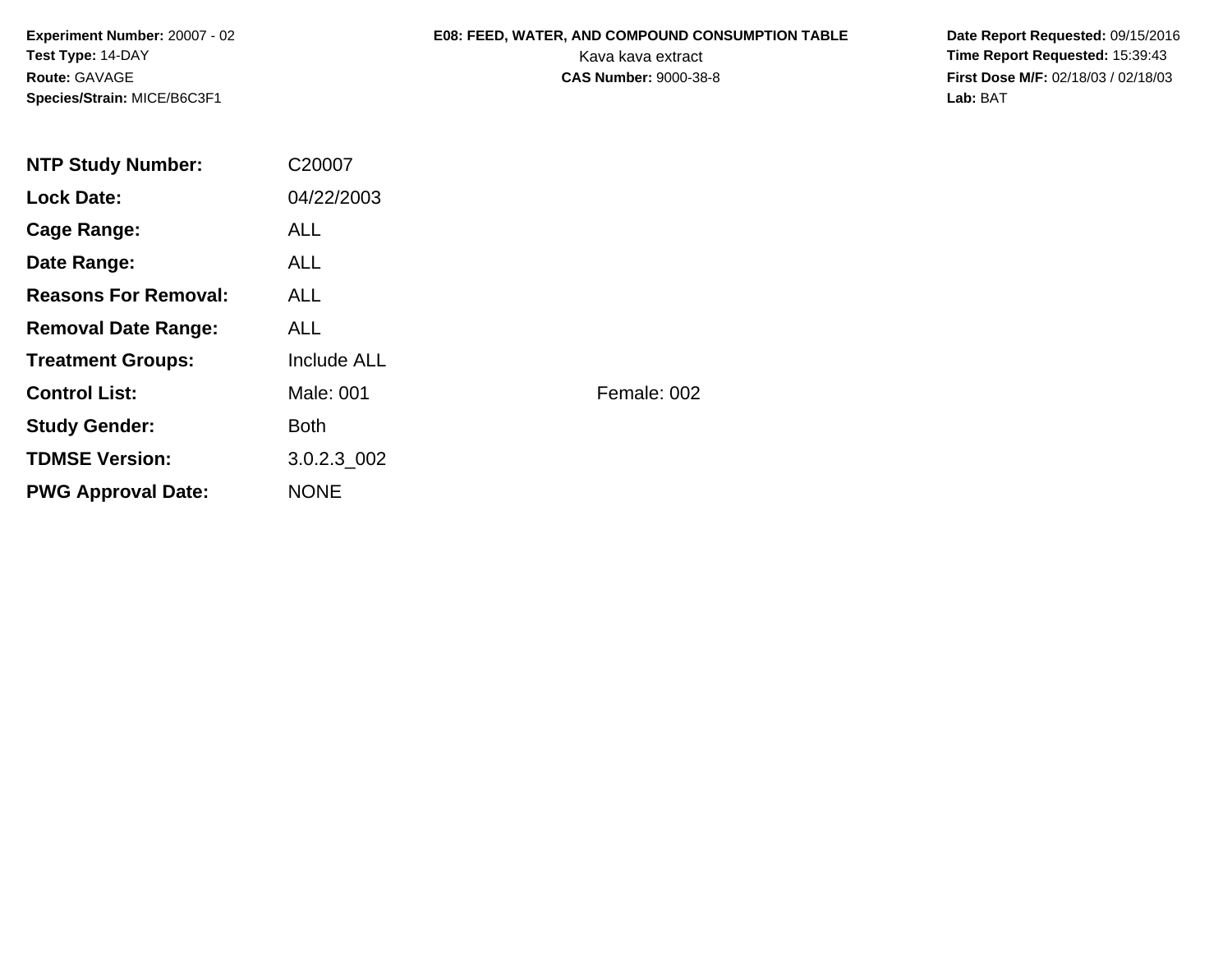# **E08: FEED, WATER, AND COMPOUND CONSUMPTION TABLE**

 **Date Report Requested:** 09/15/2016 Kava kava extract **Time Report Requested:** 15:39:43<br>**CAS Number:** 9000-38-8 **Time Report Requested:** 15:39:43 **First Dose M/F:** 02/18/03 / 02/18/03 Lab: BAT **Lab:** BAT

**MALE**

|      | 0 G/KG                  |                      |                      |                          | G/KG             |                      |                      |                          |               |              | $0.25$ G/KG             |                      |                      |                          |                     |              |
|------|-------------------------|----------------------|----------------------|--------------------------|------------------|----------------------|----------------------|--------------------------|---------------|--------------|-------------------------|----------------------|----------------------|--------------------------|---------------------|--------------|
| WEEK | <b>DAILY</b><br>FEED(G) | FEED<br><b>HOURS</b> | <b>BODY</b><br>WT(G) | <b>NUM</b><br><b>WTS</b> | DAILY<br>FEED(G) | FEED<br><b>HOURS</b> | <b>BODY</b><br>WT(G) | <b>NUM</b><br><b>WTS</b> | DOSE/<br>CTRL | DOSE/<br>DAY | <b>DAILY</b><br>FEED(G) | FEED<br><b>HOURS</b> | <b>BODY</b><br>WT(G, | <b>NUM</b><br><b>WTS</b> | DOSE<br><b>CTRL</b> | DOSE/<br>DAY |
|      | 5.7                     | 330                  | 21.5                 |                          | 5.3              | 330                  | 21.2                 |                          | 0.93          | 31.3         | 6.2                     | 330                  | 21.1                 |                          | 1.09                | 73.4         |
|      | 6.0<br>5.8              | 837<br>824           | 22.3                 |                          | 4.7<br>5.2       | 837<br>753           | 21.7                 |                          | 0.78<br>0.90  | 27.1         | 5.9<br>ے.ر              | 837<br>821           | 21.6                 |                          | 0.98<br>0.90        | 68.4         |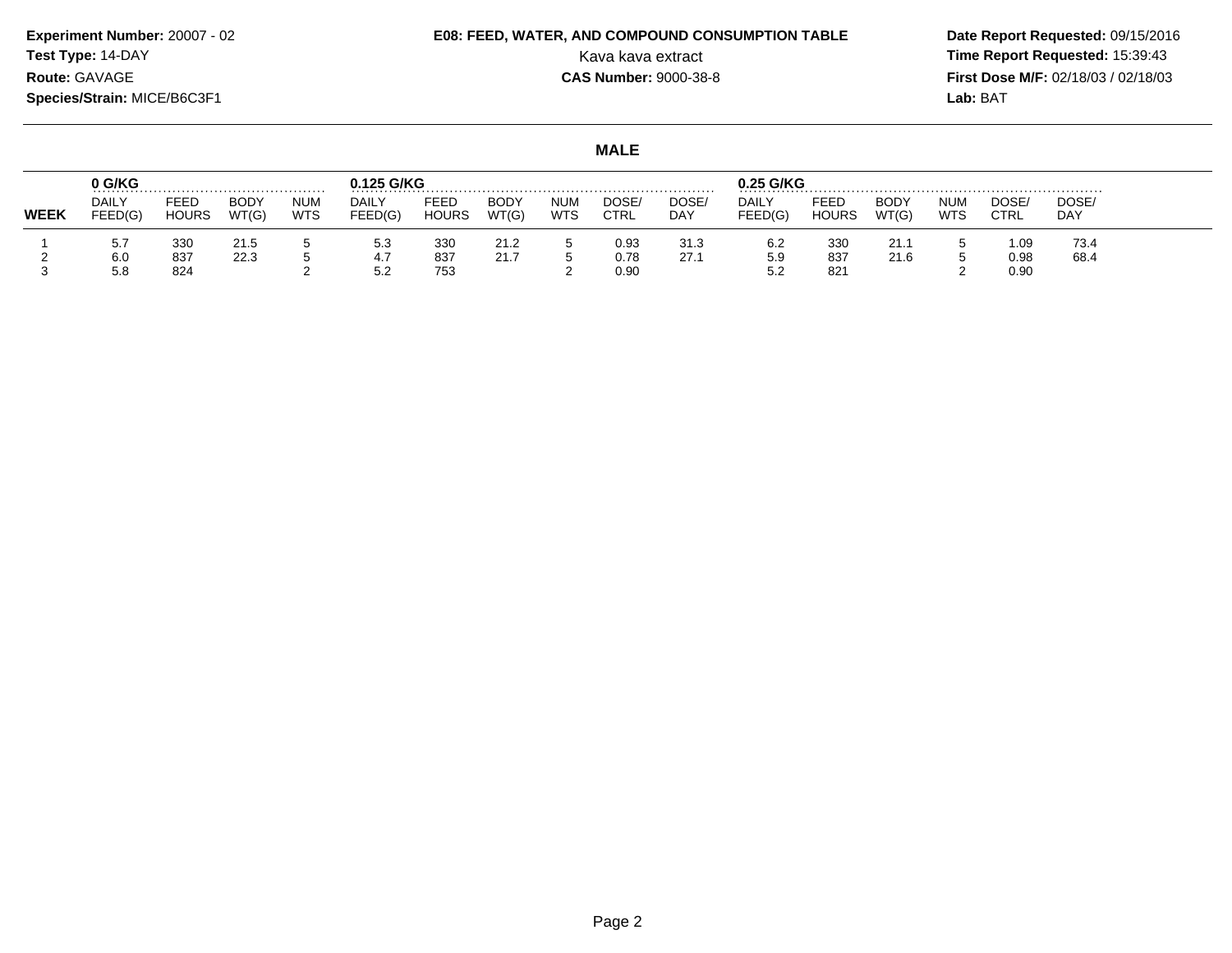# **E08: FEED, WATER, AND COMPOUND CONSUMPTION TABLE**

 **Date Report Requested:** 09/15/2016 Kava kava extract **Time Report Requested:** 15:39:43<br>**CAS Number:** 9000-38-8 **Time Report Requested:** 15:39:43 **First Dose M/F:** 02/18/03 / 02/18/03 Lab: BAT **Lab:** BAT

**MALE**

|             | 0.5 G/KG                |                      |                      |                   |                  |              | .0 G/KG          |                      |               |                   |               |              | 2.0 G/KG                |                      |               |            |               |                    |
|-------------|-------------------------|----------------------|----------------------|-------------------|------------------|--------------|------------------|----------------------|---------------|-------------------|---------------|--------------|-------------------------|----------------------|---------------|------------|---------------|--------------------|
| <b>WEEK</b> | <b>DAILY</b><br>FEED(G) | FEED<br><b>HOURS</b> | <b>BODY</b><br>WT(G) | <b>NUM</b><br>WTS | DOSE/<br>CTRL    | DOSE/<br>DAY | DAILY<br>FEED(G) | FEED<br><b>HOURS</b> | BODY<br>WT(G) | NUM<br><b>WTS</b> | DOSE.<br>CTRL | DOSE/<br>DAY | <b>DAILY</b><br>FEED(G) | FEED<br><b>HOURS</b> | BODY<br>WT(G) | NUM<br>WTS | DOSE.<br>CTRL | DOSE<br><b>DAY</b> |
|             | 5.2                     | 33 <sup>′</sup>      | 21.1                 |                   | 0.9 <sup>4</sup> | 123.3        | 5.6              | 331                  | 21.1          |                   | 0.98          | 264.9        | 3.1                     | 252                  | 21.3          |            | 0.54          | 291.7              |
|             | 5.0<br>4.9              | 838<br>821           | 21.3                 |                   | 0.83<br>0.84     | 117.2        | 5.3<br>5.1       | 838<br>821           | 21.7          |                   | 0.88<br>0.88  | 243.8        | 5.2<br>5.4              | 503<br>492           | 20.5          |            | 0.87<br>0.93  | 506.5              |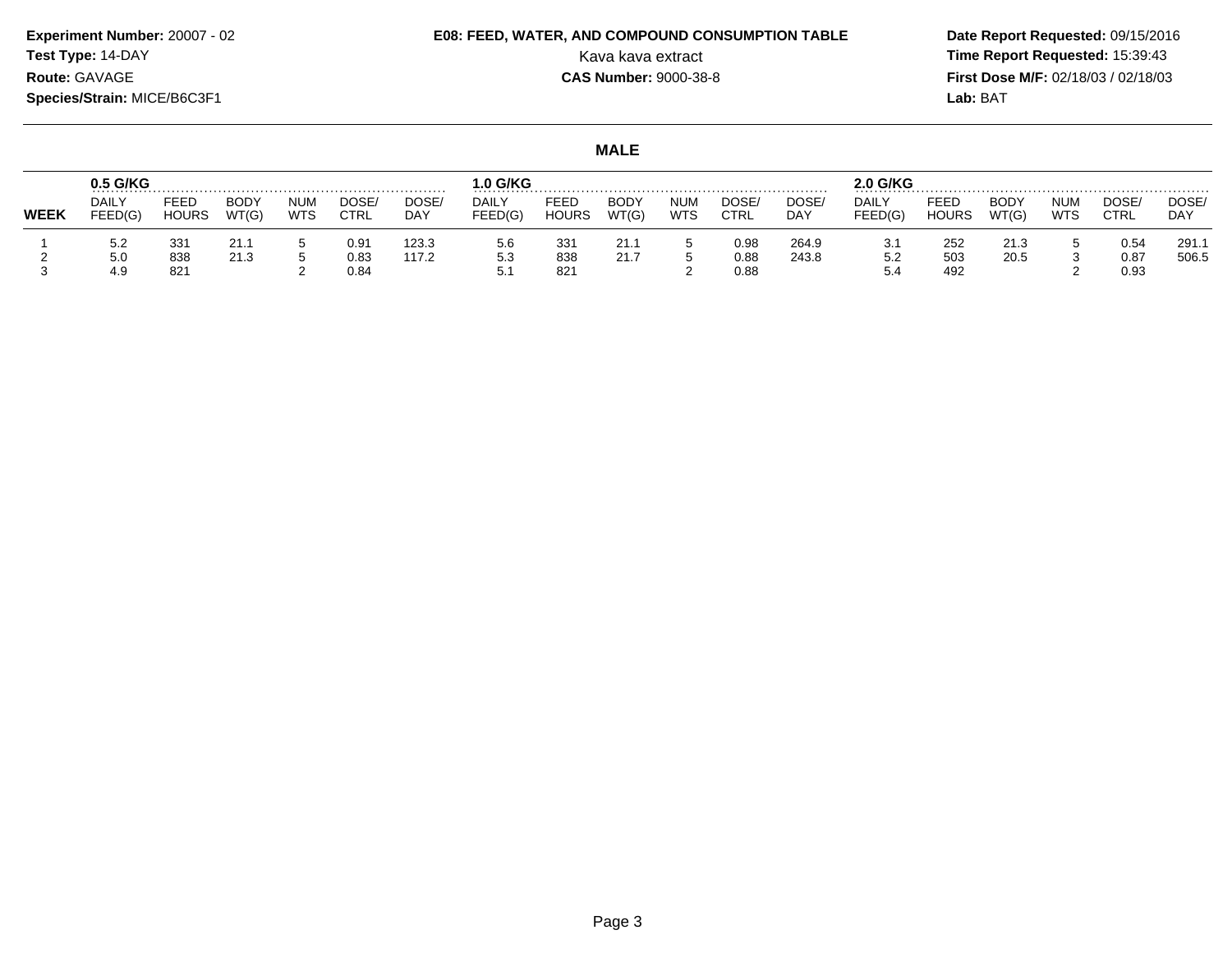**Experiment Number:** 20007 - 02**Test Type:** 14-DAY**Route:** GAVAGE

#### **Species/Strain:** MICE/B6C3F1

 **Date Report Requested:** 09/15/2016 Kava kava extract **Time Report Requested:** 15:39:43<br>**CAS Number:** 9000-38-8 **Time Report Requested:** 15:39:43 **First Dose M/F:** 02/18/03 / 02/18/03 Lab: BAT **Lab:** BAT

#### **MALE**

|             | 0 G/KG            |                       | 0.125 G/KG           |                          |                   |                              |               |                   | 0.25 G/KG     |              |                          |                |                      |                          |              |              |
|-------------|-------------------|-----------------------|----------------------|--------------------------|-------------------|------------------------------|---------------|-------------------|---------------|--------------|--------------------------|----------------|----------------------|--------------------------|--------------|--------------|
| <b>WEEK</b> | DAILY<br>WATER(G) | WATER<br><b>HOURS</b> | <b>BODY</b><br>WT(G) | <b>NUM</b><br><b>WTS</b> | DAILY<br>WATER(G) | <b>WATER</b><br><b>HOURS</b> | BODY<br>WT(G) | <b>NUM</b><br>WTS | DOSE/<br>CTRL | DOSE/<br>DAY | <b>DAILY</b><br>WATER(G) | WATER<br>HOURS | <b>BODY</b><br>WT(G) | <b>NUM</b><br><b>WTS</b> | DOSE<br>CTRL | DOSE/<br>DAY |
|             | 4.1               | 330                   | 21.5                 |                          | 4.0               | 330                          | 21.2          |                   | 0.98          | 23.6         | -4. T                    | 330            | 21.1                 |                          | 1.00         | 48.5         |
|             | 3.5<br>3.5        | 718<br>824            | 22.3                 |                          | 3.5<br>3.5        | 837<br>541                   | 21.7          |                   | 00.1<br>1.00  | 20.2         | 3.5<br>วว<br>.აა         | 837<br>750     | 21.6                 |                          | 1.00<br>0.94 | 40.5         |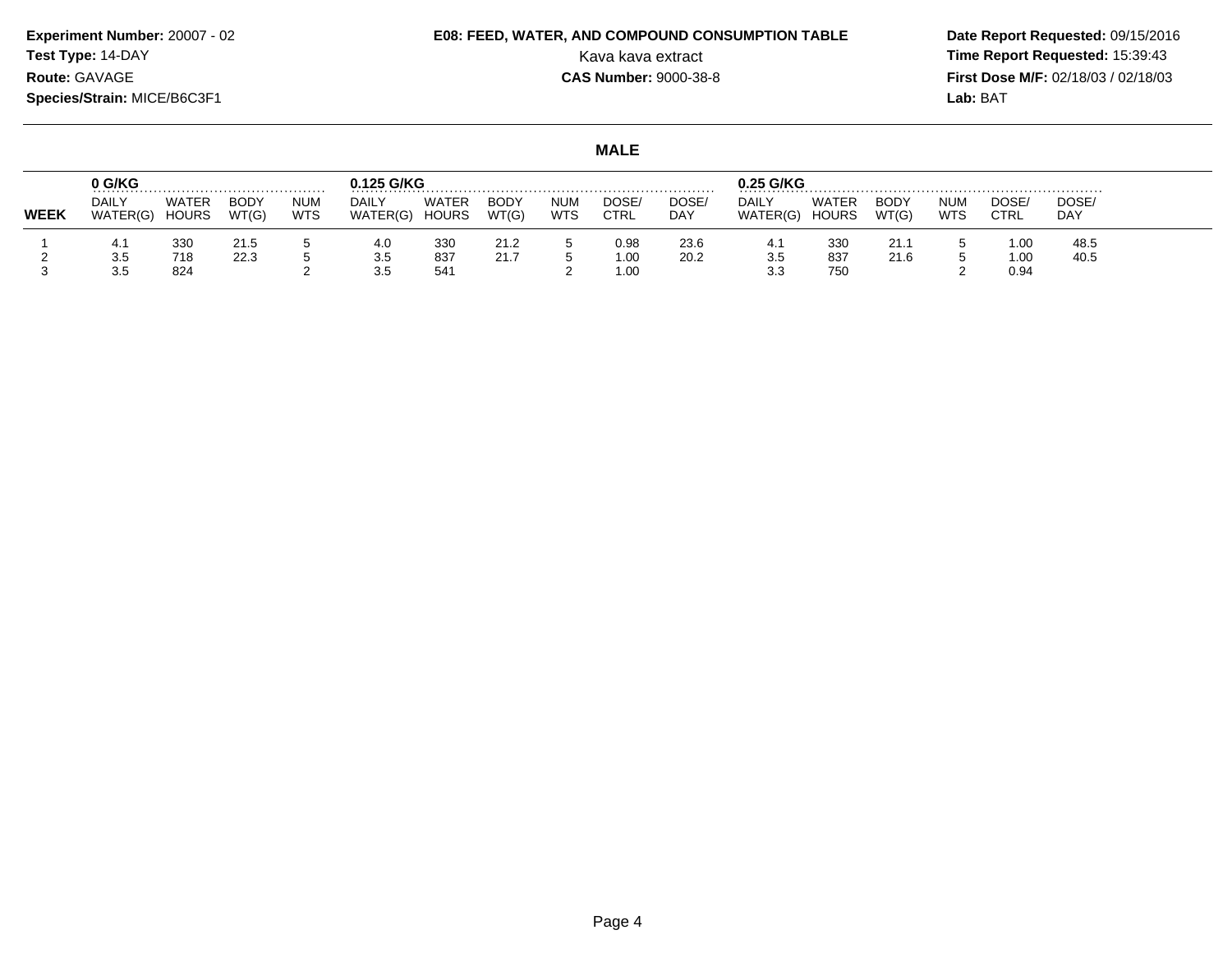# **E08: FEED, WATER, AND COMPOUND CONSUMPTION TABLE**

 **Date Report Requested:** 09/15/2016 Kava kava extract **Time Report Requested:** 15:39:43<br>**CAS Number:** 9000-38-8 **Time Report Requested:** 15:39:43 **First Dose M/F:** 02/18/03 / 02/18/03<br>Lab: BAT **Lab:** BAT

#### **MALE**

|      | 0.5 G/KG                 |                       |                      |                   |                      |              | $.0$ G/KG                |                       |                      |                   |                      | .              | .o G/KG           |                       |               |                   |               |                    |
|------|--------------------------|-----------------------|----------------------|-------------------|----------------------|--------------|--------------------------|-----------------------|----------------------|-------------------|----------------------|----------------|-------------------|-----------------------|---------------|-------------------|---------------|--------------------|
| WEEK | <b>DAILY</b><br>WATER(G) | WATER<br><b>HOURS</b> | <b>BODY</b><br>WT(G) | NUM<br><b>WTS</b> | DOSE/<br><b>CTRL</b> | DOSE/<br>DAY | <b>DAILY</b><br>WATER(G) | WATER<br><b>HOURS</b> | <b>BODY</b><br>WT(G) | <b>NUM</b><br>WTS | DOSE/<br><b>CTRL</b> | DOSE/<br>DAY   | DAILY<br>WATER(G) | WATER<br><b>HOURS</b> | BODY<br>WT(G) | num<br><b>WTS</b> | DOSE.<br>CTRL | DOSE<br><b>DAY</b> |
|      | 3.8<br>3.4               | 331<br>646            | 21.3                 |                   | 0.93<br>0.97         | 90.1<br>79.7 | 4.0<br>3.6               | 331<br>742            | 21.1<br>21.7         |                   | 0.98<br>1.03         | 189.2<br>165.6 | 3.6<br>3.6        | 252<br>503            | 21.3<br>20.5  |                   | 0.88<br>1.03  | 338.0<br>350.6     |
|      | 3.3                      | 821                   |                      |                   | 0.94                 |              | 3.4                      | 629                   |                      |                   | 0.97                 |                | 3.4               | 492                   |               |                   | 0.97          |                    |

\*\*\*END OF MALES\*\*\*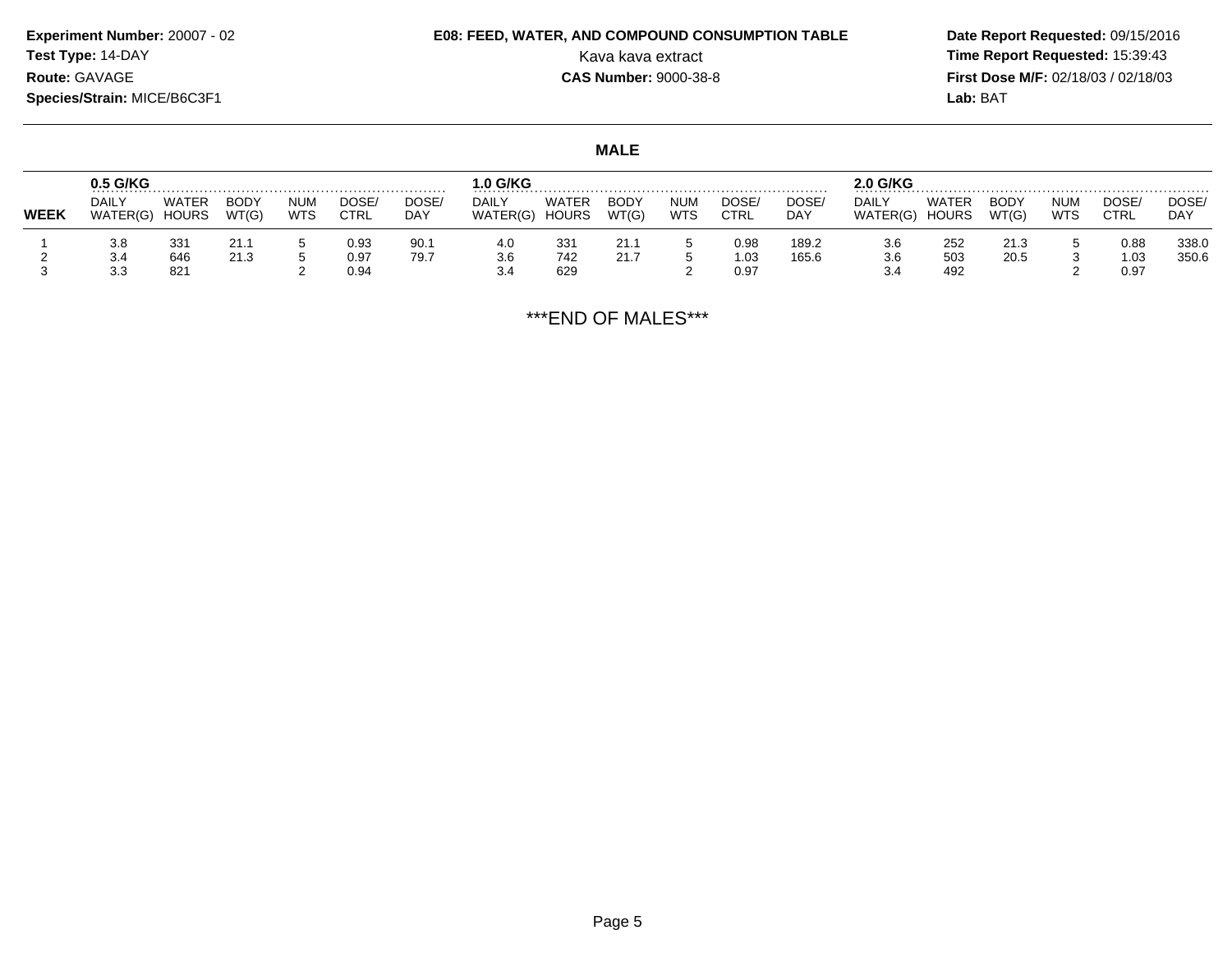# **E08: FEED, WATER, AND COMPOUND CONSUMPTION TABLE**

 **Date Report Requested:** 09/15/2016 Kava kava extract **Time Report Requested:** 15:39:43<br>**CAS Number:** 9000-38-8 **Time Report Requested:** 15:39:43 **First Dose M/F:** 02/18/03 / 02/18/03 Lab: BAT **Lab:** BAT

#### **FEMALE**

|             | 0 G/KG                      |                      | 0.125 G/KG<br>.      |                          |                  |                             |                      |                          | 0.25 G/KG     |              |                         |                      |                      |                   |               |              |
|-------------|-----------------------------|----------------------|----------------------|--------------------------|------------------|-----------------------------|----------------------|--------------------------|---------------|--------------|-------------------------|----------------------|----------------------|-------------------|---------------|--------------|
| <b>WEEK</b> | <b>DAILY</b><br>FEED(G)     | FEED<br><b>HOURS</b> | <b>BODY</b><br>WT(G) | <b>NUM</b><br><b>WTS</b> | DAILY<br>FEED(G) | <b>FEED</b><br><b>HOURS</b> | <b>BODY</b><br>WT(G) | <b>NUM</b><br><b>WTS</b> | DOSE/<br>CTRL | DOSE/<br>DAY | <b>DAILY</b><br>FEED(G) | FEED<br><b>HOURS</b> | <b>BODY</b><br>WT(G) | <b>NUM</b><br>WTS | DOSE/<br>CTRL | DOSE/<br>DAY |
|             | 5.2                         | 326                  | 18.0                 |                          | 4.,              | 326                         | 18.1                 |                          | 0.90          | 32.4         | 4.5                     | 326                  | 17.9                 |                   | 0.87          | 62.9         |
|             | $\overline{ }$<br>4.<br>4.6 | 842<br>820           | 18.6                 |                          | 3.7<br>3.9       | 842<br>820                  | 17.9                 |                          | 0.79<br>0.85  | 25.8         | 3.8                     | 842<br>820           | 18.3                 |                   | 0.81<br>0.89  | 51.8         |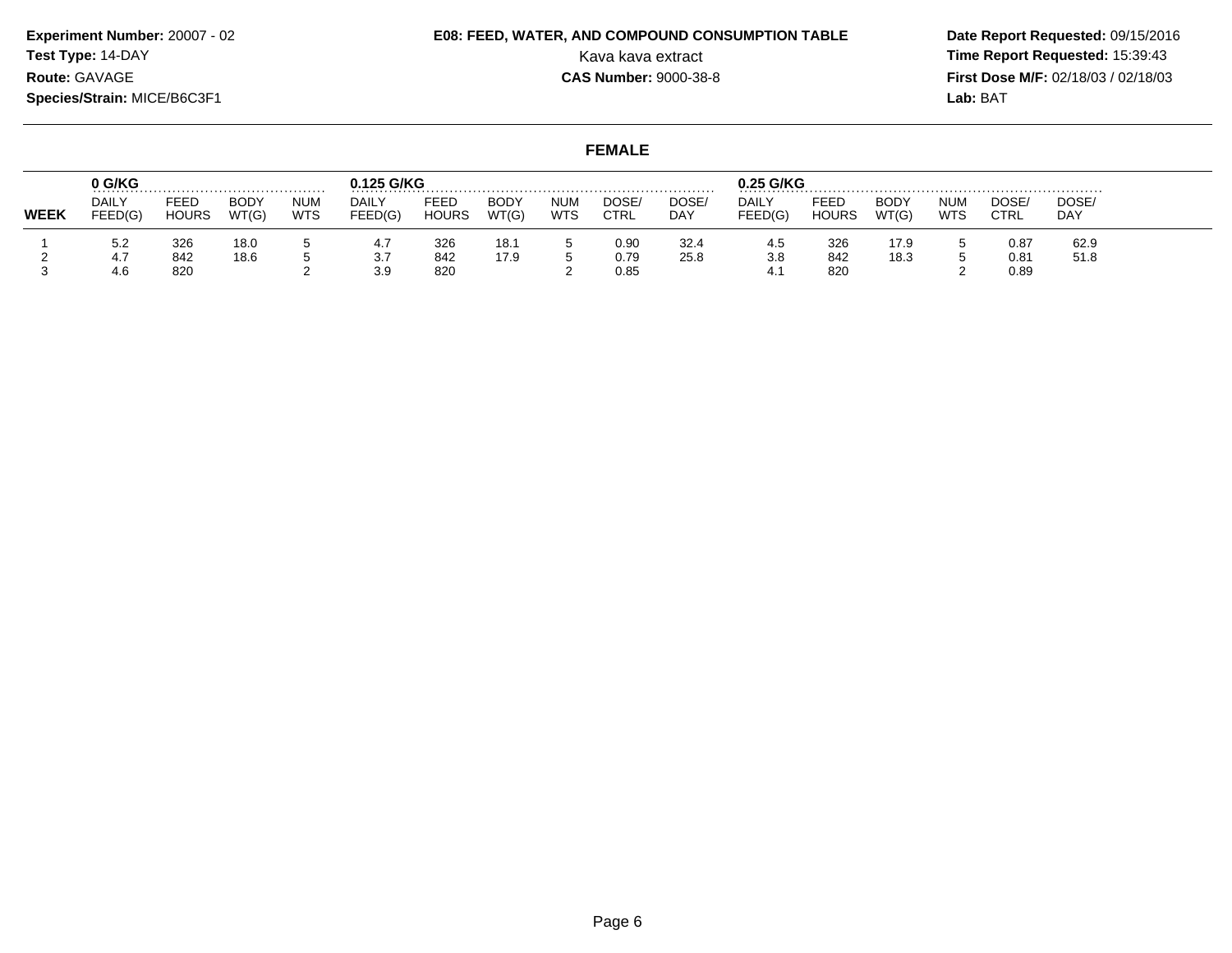# **E08: FEED, WATER, AND COMPOUND CONSUMPTION TABLE**

 **Date Report Requested:** 09/15/2016 Kava kava extract **Time Report Requested:** 15:39:43<br>**CAS Number:** 9000-38-8 **Time Report Requested:** 15:39:43 **First Dose M/F:** 02/18/03 / 02/18/03 Lab: BAT **Lab:** BAT

#### **FEMALE**

|             | 0.5 G/KG          |                      |                      |                          |                      | .                   | $.0$ G/KG               |                      |                      |                   |                      |                | 2.0 G/KG                      |                      |                      |                   |                            |                |
|-------------|-------------------|----------------------|----------------------|--------------------------|----------------------|---------------------|-------------------------|----------------------|----------------------|-------------------|----------------------|----------------|-------------------------------|----------------------|----------------------|-------------------|----------------------------|----------------|
| <b>WEEK</b> | DAILY<br>FEED(G)  | FEED<br><b>HOURS</b> | <b>BODY</b><br>WT(G) | <b>NUM</b><br><b>WTS</b> | DOSE/<br><b>CTRL</b> | DOSE/<br><b>DAY</b> | <b>DAILY</b><br>FEED(G) | FEED<br><b>HOURS</b> | <b>BODY</b><br>WT(G) | num<br><b>WTS</b> | DOSE<br><b>CTRL</b>  | DOSE/<br>DAY   | DAILY<br>FEED(G)              | FEED<br><b>HOURS</b> | <b>BODY</b><br>WT(G) | NUM<br><b>WTS</b> | <b>DOSE</b><br><b>CTRL</b> | DOSE/<br>DAY   |
|             | 4.0<br>3.9<br>3.9 | 326<br>842<br>821    | 17.9                 |                          | 0.77<br>0.83<br>0.85 | 12.9<br>109.2       | 4.6<br>4.5<br>4.6       | 326<br>842<br>821    | 17.7<br>18.4         |                   | 0.88<br>0.96<br>1.00 | 259.9<br>245.1 | 2.7<br>4 <sub>c</sub><br>4. . | 326<br>842<br>821    | 18.2<br>18.4         |                   | 0.52<br>0.85<br>0.89       | 296.7<br>435.7 |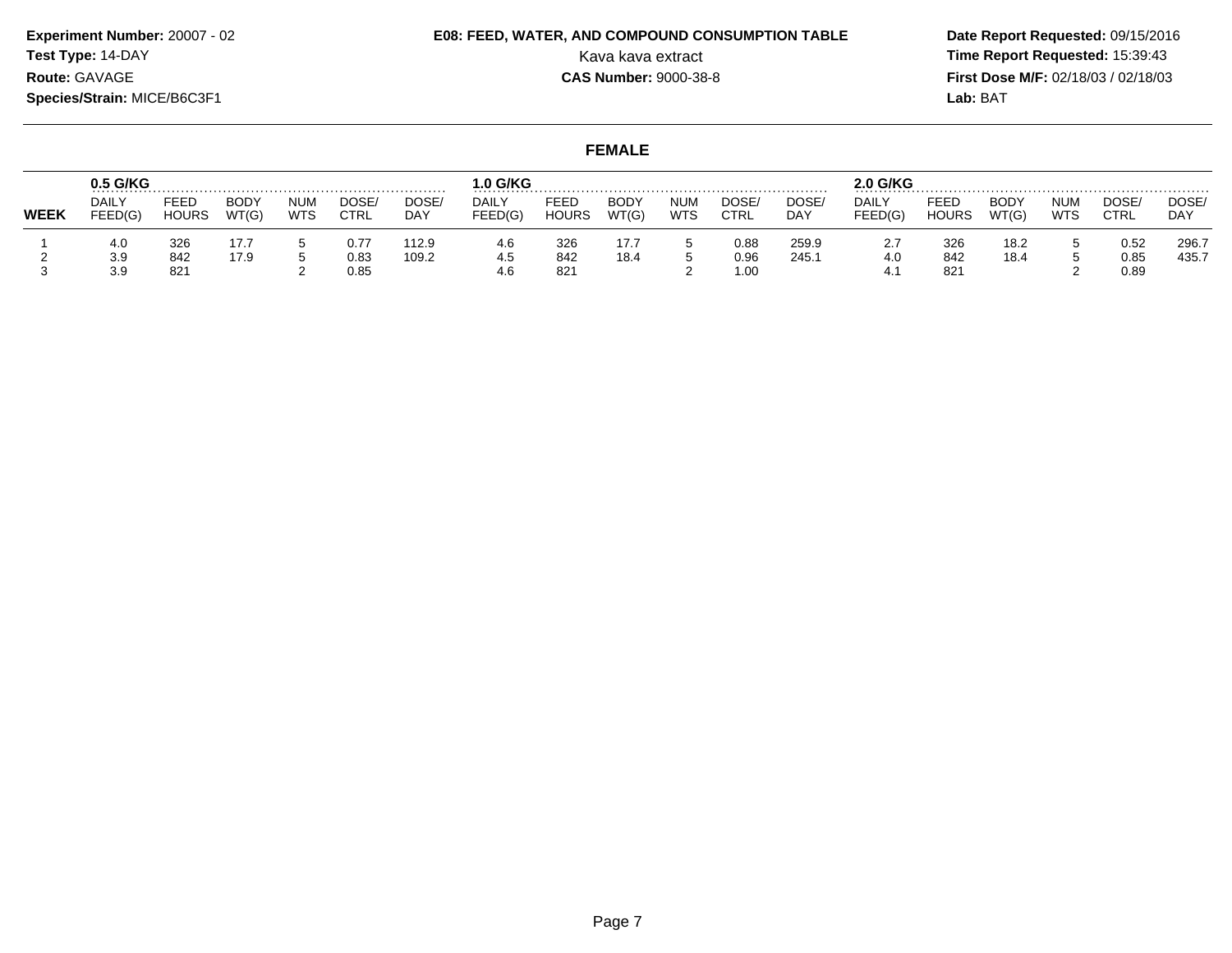# **E08: FEED, WATER, AND COMPOUND CONSUMPTION TABLE**

 **Date Report Requested:** 09/15/2016 Kava kava extract **Time Report Requested:** 15:39:43<br>**CAS Number:** 9000-38-8 **Time Report Requested:** 15:39:43 **First Dose M/F:** 02/18/03 / 02/18/03 Lab: BAT

**FEMALE**

|             | 0 G/KG            |                       |                      |                          | 0.125 G/KG               |                              |                      |                   |                      | .            | $0.25$ G/KG       |                |               |                          |               |              |
|-------------|-------------------|-----------------------|----------------------|--------------------------|--------------------------|------------------------------|----------------------|-------------------|----------------------|--------------|-------------------|----------------|---------------|--------------------------|---------------|--------------|
| <b>WEEK</b> | DAILY<br>WATER(G) | WATER<br><b>HOURS</b> | <b>BODY</b><br>WT(G) | <b>NUM</b><br><b>WTS</b> | <b>DAILY</b><br>WATER(G) | <b>WATER</b><br><b>HOURS</b> | <b>BODY</b><br>WT(G) | NUM<br><b>WTS</b> | DOSE.<br><b>CTRL</b> | DOSE/<br>DAY | DAILY<br>WATER(G) | WATER<br>HOURS | BODY<br>WT(G) | <b>NUM</b><br><b>WTS</b> | DOSE,<br>CTRL | DOSE/<br>DAY |
|             | $\epsilon$ .      | 326                   | 18.0                 |                          | 2.6                      | 326                          | 18.1                 |                   | 0.96                 | 17.9         | 2.5               | 326            | 17.9          |                          | 0.93          | 35.0         |
|             | 2.8<br>3.0        | 484<br>820            | 18.6                 |                          | $\sim$ $\sim$<br>2.9     | 842<br>820                   | 17.9                 |                   | 0.96<br>0.97         | 18.9         | 2.3<br>د.ء        | 842<br>820     | 18.3          |                          | 0.82<br>0.83  | 31.4         |